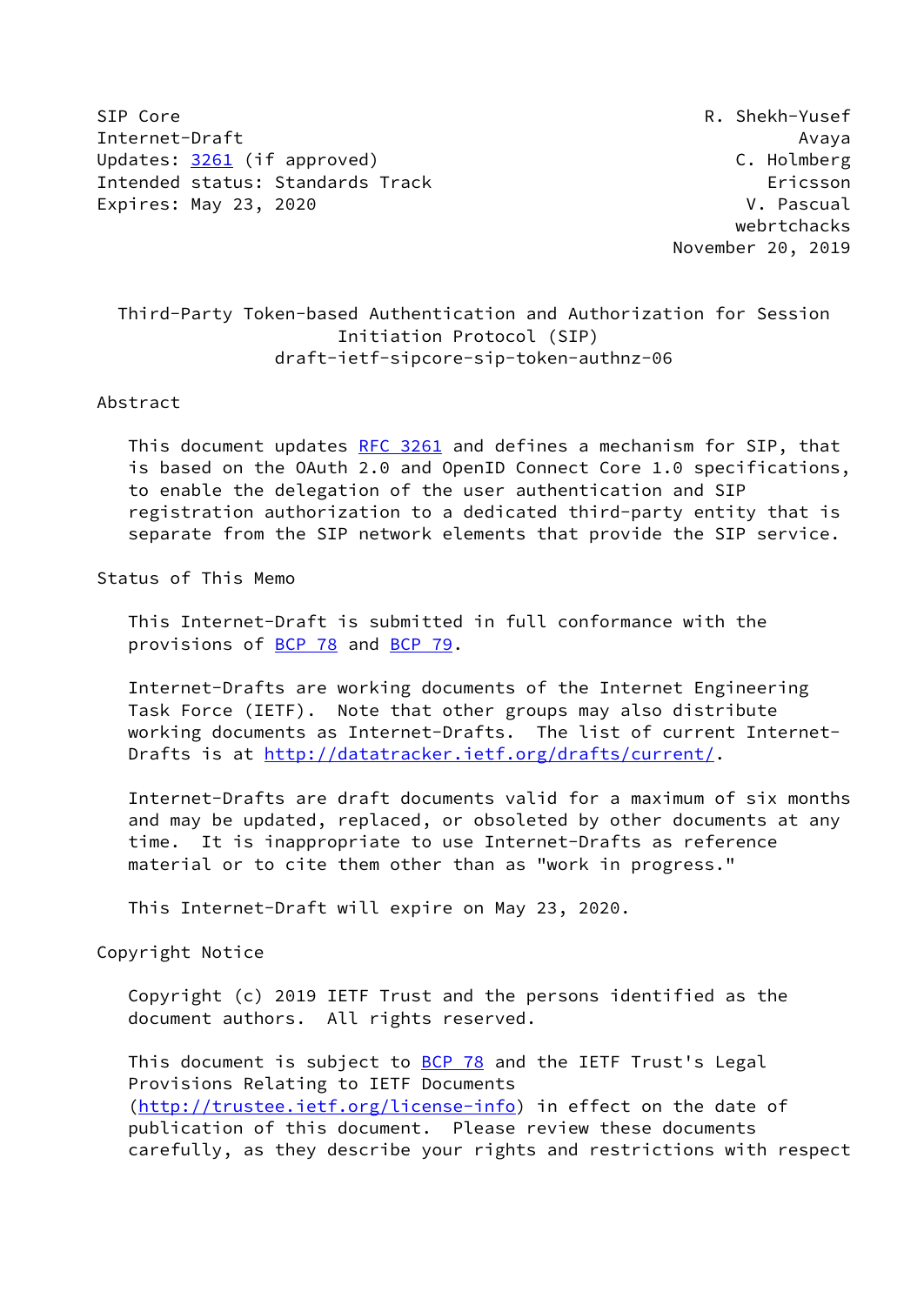Internet-Draft 3rd-Party Token-based AuthNZ for SIP November 2019

 to this document. Code Components extracted from this document must include Simplified BSD License text as described in Section 4.e of the Trust Legal Provisions and are provided without warranty as described in the Simplified BSD License.

 This document may contain material from IETF Documents or IETF Contributions published or made publicly available before November 10, 2008. The person(s) controlling the copyright in some of this material may not have granted the IETF Trust the right to allow modifications of such material outside the IETF Standards Process. Without obtaining an adequate license from the person(s) controlling the copyright in such materials, this document may not be modified outside the IETF Standards Process, and derivative works of it may not be created outside the IETF Standards Process, except to format it for publication as an RFC or to translate it into languages other than English.

### Table of Contents

|                                                                           | $\overline{3}$  |
|---------------------------------------------------------------------------|-----------------|
|                                                                           | $\overline{3}$  |
| 1.2. SIP User Agent Types                                                 | $\overline{3}$  |
|                                                                           | $\overline{4}$  |
|                                                                           | $\overline{4}$  |
| $2.1.1.$ Obtaining Tokens                                                 | $\overline{4}$  |
| 2.1.2. Access Token Claims                                                | $\overline{5}$  |
| $2.1.3$ . Protecting the Access Token                                     | $\overline{5}$  |
| 2.1.4. REGISTER Request                                                   | $\overline{5}$  |
| 2.1.5. Non-REGISTER Request                                               | 6               |
| $2.2$ . UAS and Registrar Behavior                                        | $\underline{6}$ |
|                                                                           | $\overline{1}$  |
| WWW-Authenticate Response Header Field<br>3.                              | $\overline{1}$  |
| 'sip.oauth2' Media Feature Tag $\ldots \ldots \ldots \ldots \ldots$<br>4. | $\underline{8}$ |
|                                                                           | 9               |
|                                                                           | $\frac{9}{2}$   |
| $5.2$ . Registration with Pre-Configured AS                               | 10              |
|                                                                           | 11              |
| 7.                                                                        | 12              |
|                                                                           | 12              |
|                                                                           | 12              |
| 8.                                                                        |                 |
| 9.                                                                        |                 |
|                                                                           | 14              |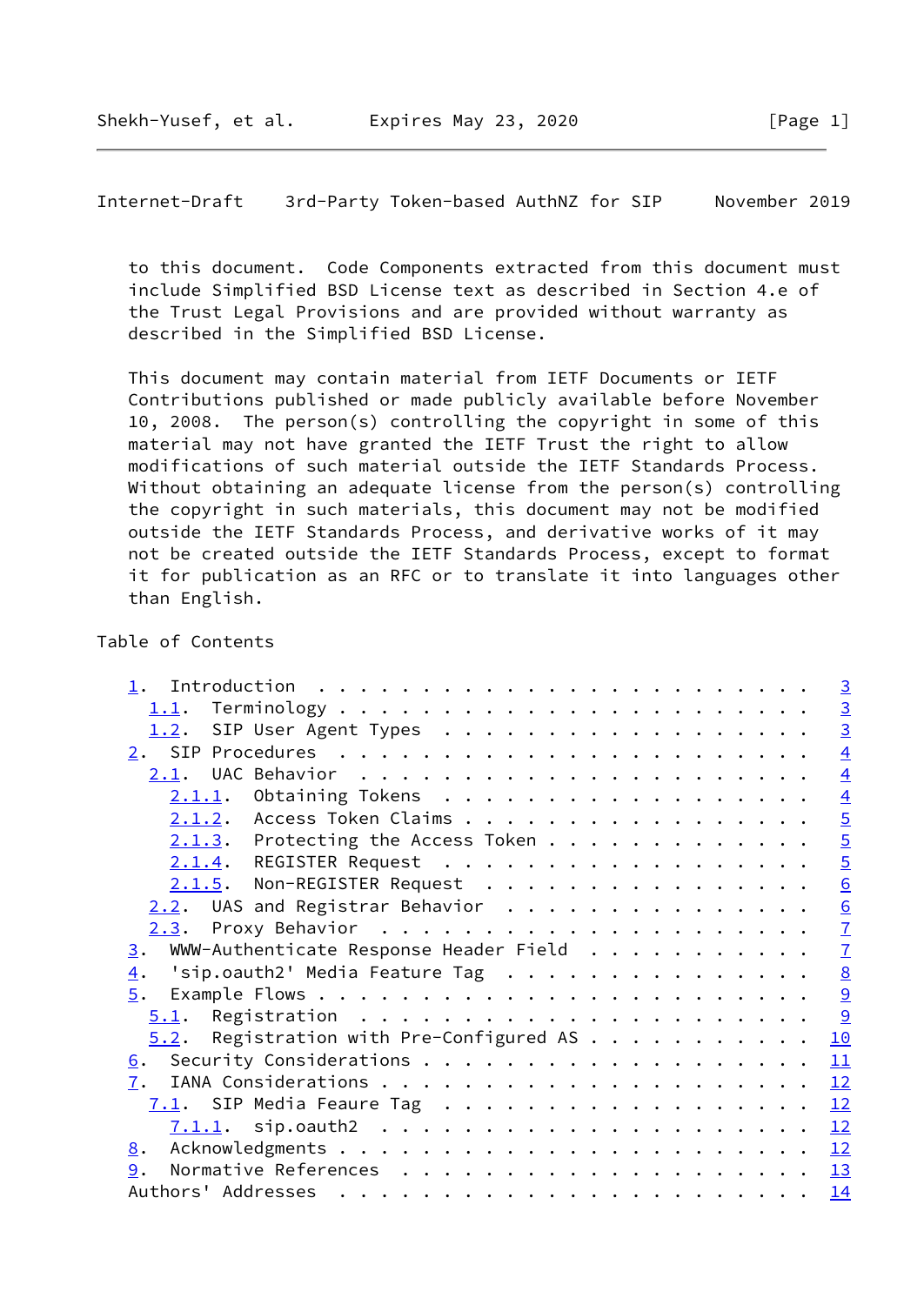

<span id="page-2-1"></span>Internet-Draft 3rd-Party Token-based AuthNZ for SIP November 2019

#### <span id="page-2-0"></span>[1](#page-2-0). Introduction

The SIP protocol [\[RFC3261](https://datatracker.ietf.org/doc/pdf/rfc3261)] uses the framework used by the HTTP protocol [\[RFC7230](https://datatracker.ietf.org/doc/pdf/rfc7230)] for authenticating users, which is a simple challenge- response authentication mechanism that allows a server to challenge a client request and allows a client to provide authentication information in response to that challenge.

 OAuth 2.0 [[RFC6749](https://datatracker.ietf.org/doc/pdf/rfc6749)] defines a token based authorization framework to allow clients to access resources on behalf of their user.

The OpenID Connect 1.0 [\[OPENID](#page-13-3)] specifications defines a simple identity layer on top of the OAuth 2.0 protocol, which enables clients to verify the identity of the user based on the authentication performed by a dedicated authorization server, as well as to obtain basic profile information about the user.

This document updates [[RFC3261](https://datatracker.ietf.org/doc/pdf/rfc3261)], by defining the UAC procedures if it receives a 401/407 response with multiple WWW-Authenticate/Proxy- Authenticate header fields, providing challenges using different authentication schemes for the same realm.

 This document defines an mechanism for SIP, that is based on the OAuth 2.0 and OpenID Connect Core 1.0 specifications, to enable the delegation of the user authentication and SIP registration authorization to a dedicated third-party entity that is separate from the SIP network elements that provide the SIP service.

#### <span id="page-2-2"></span>[1.1](#page-2-2). Terminology

 The key words "MUST", "MUST NOT", "REQUIRED", "SHALL", "SHALL NOT", "SHOULD", "SHOULD NOT", "RECOMMENDED", "MAY", and "OPTIONAL" in this document are to be interpreted as described in [\[RFC2119](https://datatracker.ietf.org/doc/pdf/rfc2119)].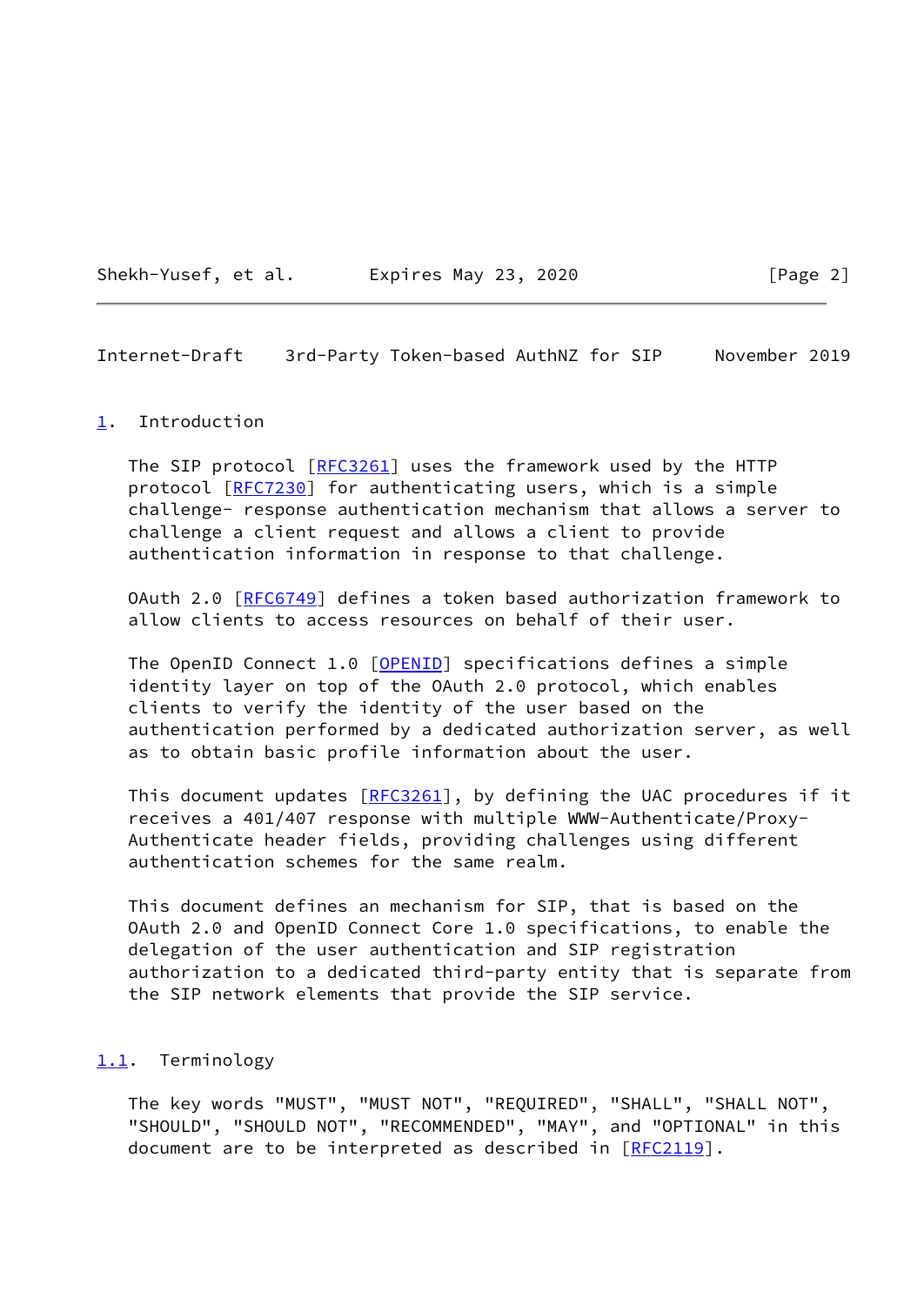### <span id="page-3-0"></span>[1.2](#page-3-0). SIP User Agent Types

 [RFC6749] defines two types of clients, confidential and public, that apply to the SIP User Agents.

- o Confidential User Agent: is a SIP UA that is capable of maintaining the confidentiality of the user credentials and any tokens obtained using these user credentials.
- o Public User Agent: is a SIP UA that is incapable of maintainings the confidentiality of the user credentials and any obtained tokens.

| Shekh-Yusef, et al. | Expires May 23, 2020 | [Page 3] |
|---------------------|----------------------|----------|
|---------------------|----------------------|----------|

<span id="page-3-2"></span>Internet-Draft 3rd-Party Token-based AuthNZ for SIP November 2019

### <span id="page-3-1"></span>[2](#page-3-1). SIP Procedures

Section [22 of \[RFC3261\]](https://datatracker.ietf.org/doc/pdf/rfc3261#section-22) defines the SIP procedures for the Digest authentication mechanism procedures. The same procedures apply to the Bearer authentication mechanism, with the changes described in this section.

<span id="page-3-3"></span>[2.1](#page-3-3). UAC Behavior

### <span id="page-3-4"></span>[2.1.1](#page-3-4). Obtaining Tokens

 When a UAC sends a request without credentials (or with credentials that are no longer valid), and receives a 401 (Unauthorized) or a 407 (Proxy Authentication Required) response that contains a WWW- Authenticate header field (in case of a 401 response) or a Proxy- Authenticate header field (in case of a 407 response) that indicates "Bearer" scheme authentication and contains an address to an Authorization Server, the UAC contacts the Authorization Server in order to obtain tokens, and includes the requested scopes based on a local configuration. The tokens returned to the UA depend on the type of server: with an OAuth AS, the tokens provided are the access token and refresh token. The access token will be sent to the SIP servers to authorize UAC's access to the service. The refresh token will only be used with the AS to get new access token and refresh token, before the expiry of the current access token. With an OpenID Connect server, an additional ID-Token is returned, which contains the SIP URI and other user specific details, and will be consumed by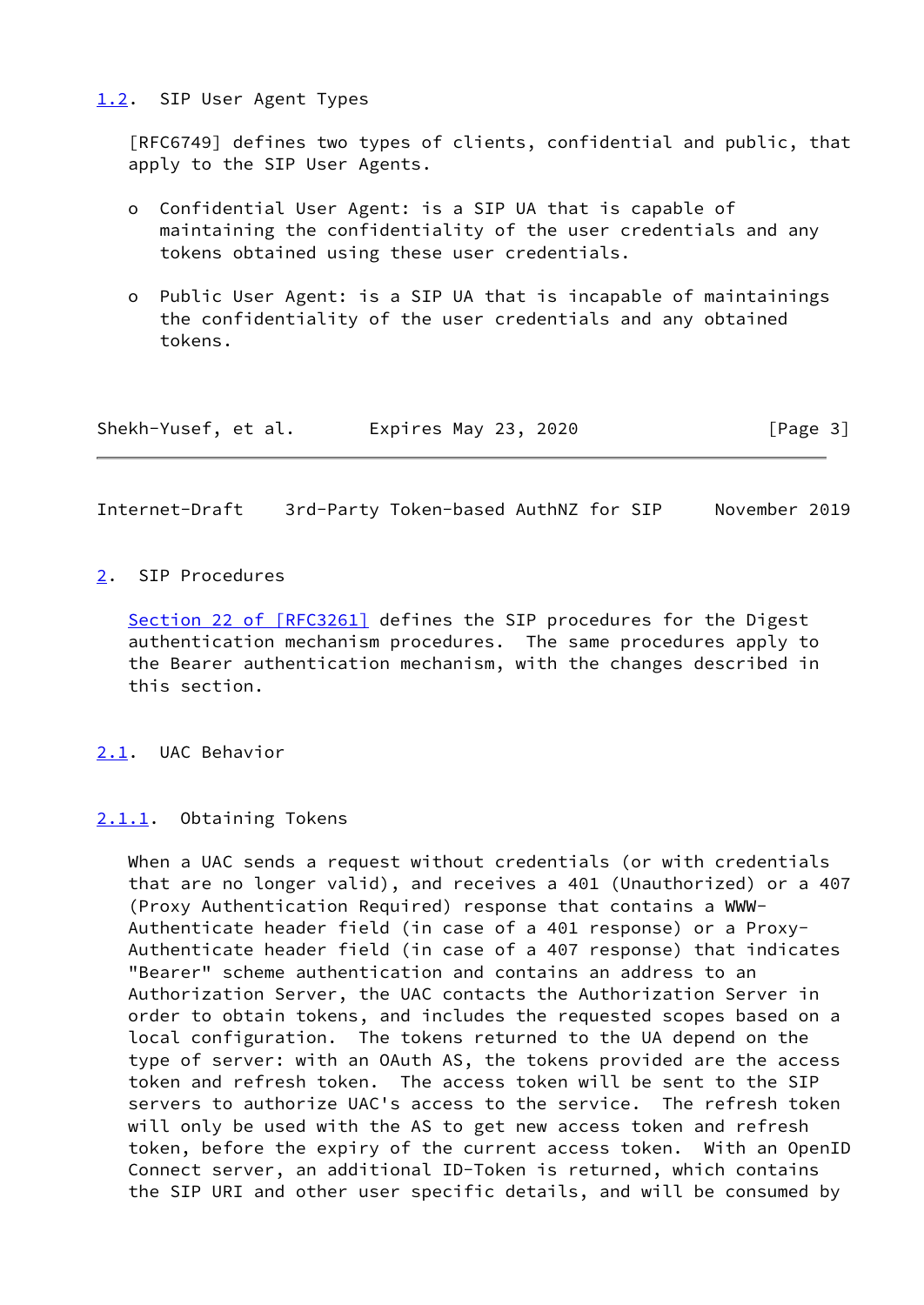the UAC.

 The method used to authenticate the user and obtain these tokens is out of scope for this document, with one potential method is the Native App mechanism defined in [\[RFC8252](https://datatracker.ietf.org/doc/pdf/rfc8252)]. The advantages of using the mechanism defined in [\[RFC8252](https://datatracker.ietf.org/doc/pdf/rfc8252)] is that the user will be directed to use a browser to interact with the authorization server. This allows the authorization server to prompt the user for multi-factor authentication, redirect the user to third-party identity providers, and the use of single-sign-on sessions.

 If the UAC receives a 401/407 response with multiple WWW- Authenticate/Proxy-Authenticate header fields, providing challenges using different authentication schemes for the same realm, the UAC provides credentials for one or more of the schemes that it supports, based on local policy.

 NOTE: The address of the Authorization Server might be known to the UAC e.g., using means of configuration, in which case the UAC can

| Shekh-Yusef, et al. | Expires May 23, 2020 | [Page 4] |
|---------------------|----------------------|----------|
|---------------------|----------------------|----------|

<span id="page-4-1"></span>Internet-Draft 3rd-Party Token-based AuthNZ for SIP November 2019

 contact the Authorization Server in order to obtain the access token before it sends SIP request without credentials.

<span id="page-4-0"></span>[2.1.2](#page-4-0). Access Token Claims

 The type of services that an access token grants access to can be determined using different methods. Which methods are used is based on local policy. If an access token is encoded as a JWT, it might contain a list of claims [\[RFC7519](https://datatracker.ietf.org/doc/pdf/rfc7519)], some registered and some are application specific claims. The REGISTRAR can grant access to services either based on such claims, using some other mechanism, or a combination of claims and some other mechanism. If an access token is a reference token, the REGISTRAR will grant access based on some other mechanism. Examples of such other mechanisms are introspection [\[RFC7662](https://datatracker.ietf.org/doc/pdf/rfc7662)], user profile lookups, etc.

<span id="page-4-2"></span>[2.1.3](#page-4-2). Protecting the Access Token

 [RFC6749] mandates that Access Tokens are protected with TLS when in transit. However, TLS only guarantees hop-to-hop protection when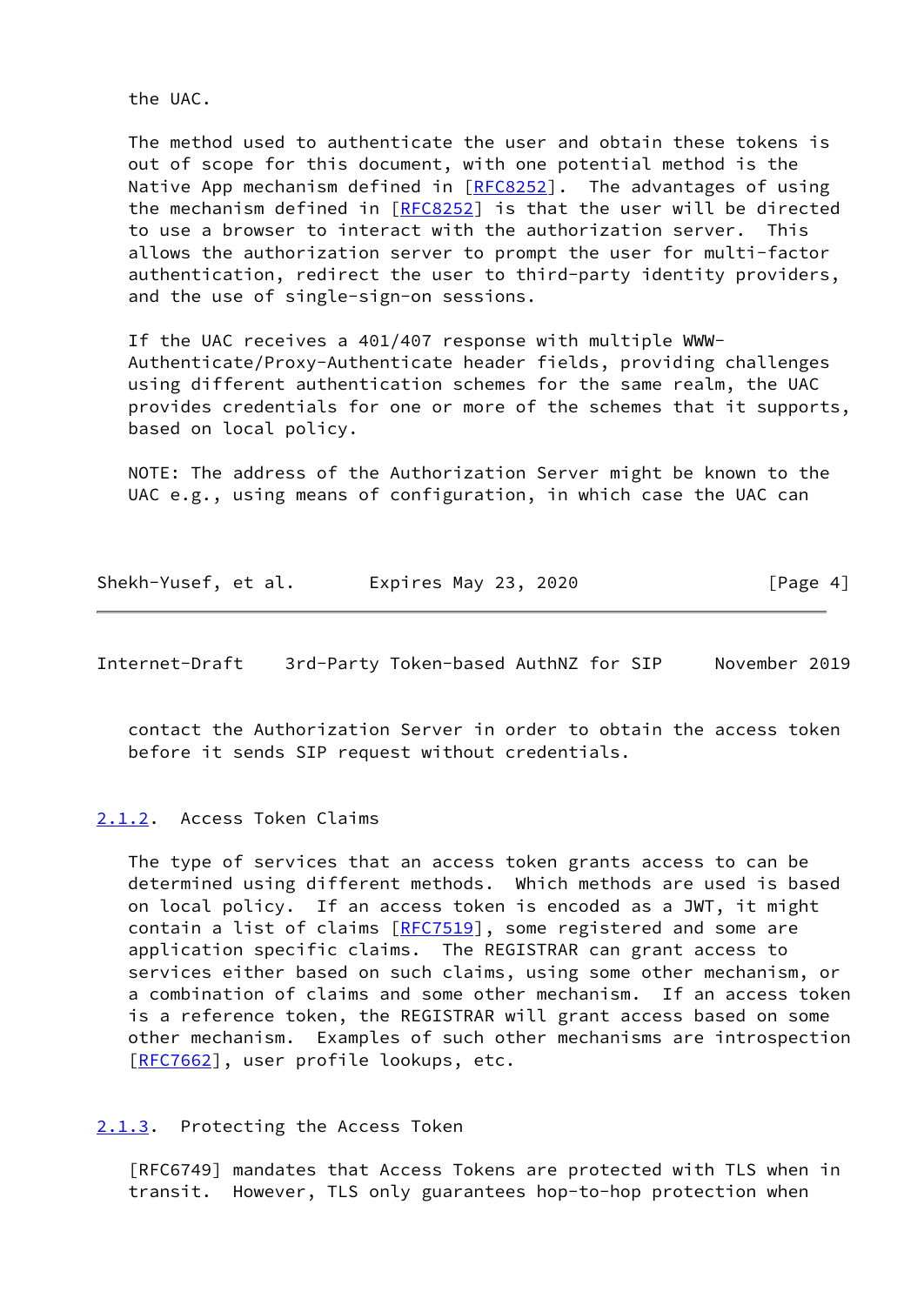used to protect SIP signaling. Therefore the Access Token MUST be protected in a way so that only authorized SIP servers will have access to it. Endpoints that support this specifications MUST support encrypted JSON Web Tokens (JWT) [\[RFC7519](https://datatracker.ietf.org/doc/pdf/rfc7519)] for encoding and protecting Access Token when included in SIP requests, unless some other mechanism is used to guarantee that only authorized SIP endpoints have access to the Access Token.

#### <span id="page-5-0"></span>[2.1.4](#page-5-0). REGISTER Request

 The procedures in this section assumes that the UAC has obtained a token as specified in section [Section 2.1.1](#page-3-4)

 When a UAC sends a REGISTER request in order to create a binding, it MUST include an Authorization headerf field with a Bearer scheme, carrying the access token, in the request, as specified in [[RFC6750\]](https://datatracker.ietf.org/doc/pdf/rfc6750). Based on local policy, the UAC MAY include an access token that has been used for another binding associated with the same AOR in the request.

 When the UAC sends a binding refresh REGISTER request, it SHOULD include an Authorization header field with either the access token previously used for the binding, or a new access token (obtained using the refresh token) if the previous one has expired.

| Shekh-Yusef, et al. | Expires May 23, 2020 | [Page 5] |
|---------------------|----------------------|----------|
|---------------------|----------------------|----------|

<span id="page-5-2"></span>Internet-Draft 3rd-Party Token-based AuthNZ for SIP November 2019

 If the access token included in a REGISTER request is not accepted, and the UAC receives a 401 response or a 407 response, the UAC follows the procedures in [Section 2.1.1.](#page-3-4)

#### <span id="page-5-1"></span>[2.1.5](#page-5-1). Non-REGISTER Request

 The procedures in this section assumes that the UAC has obtained a token as specified in section [Section 2.1.1](#page-3-4)

 When a UAC sends a request in order to initiate a SIP dialog, or sends a stand-alone request, the UAC MUST include an Authorization header field with a Bearer scheme, carrying the access token, in the request, as specified in [\[RFC6750](https://datatracker.ietf.org/doc/pdf/rfc6750)]. Based on local policy, the UAC MAY include an access token that has been used for another dialog, or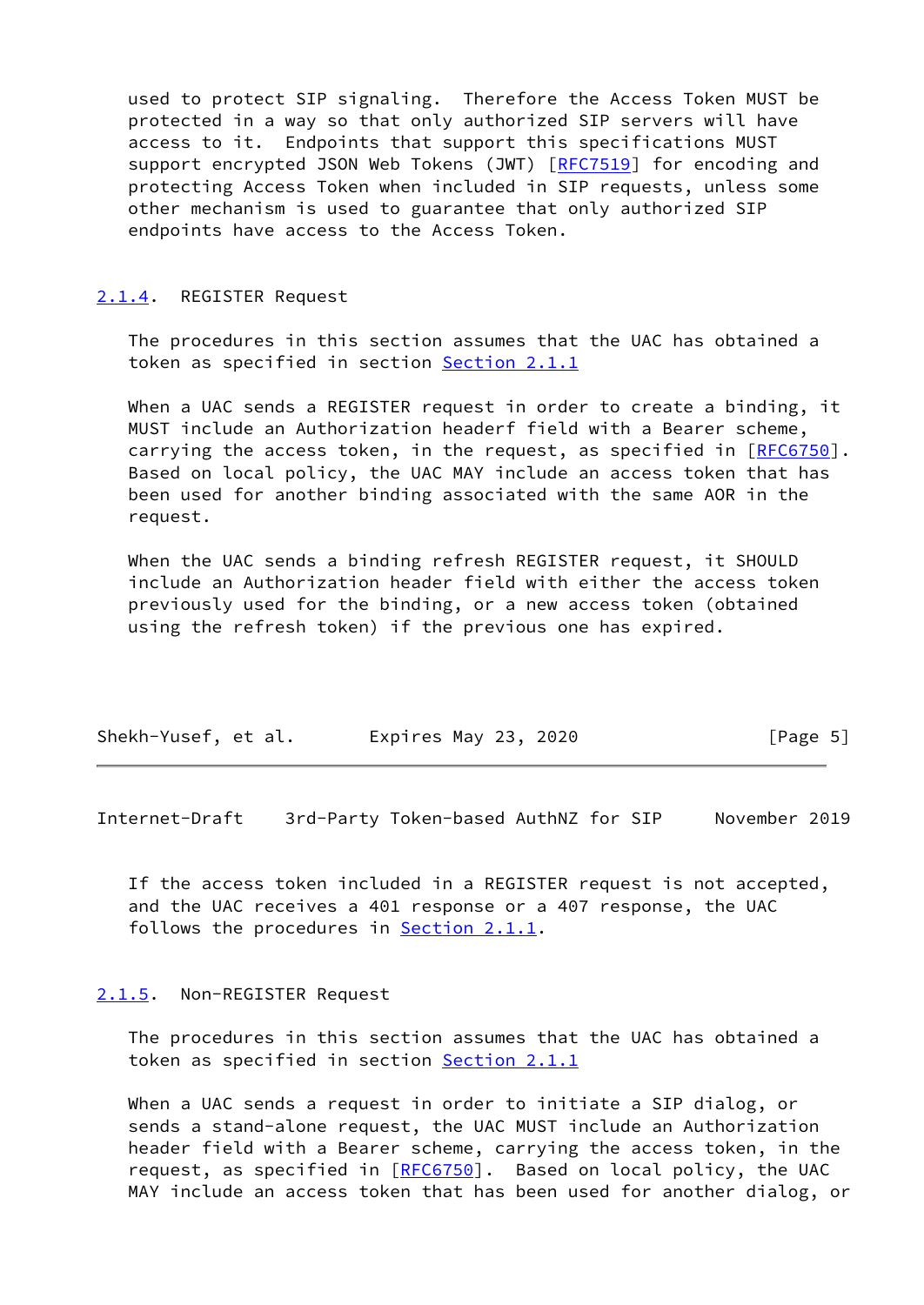for another stand-alone request, if the target of the new request is the same.

 When the UAC sends a mid-dialog request, the UAC SHOULD include an Authorization header field with either the access token previously used within the dialog, or with a new access token if the previous one has expired or the UAC refreshed the access token before its expiry time.

 If the access token included in a request is not accepted, and the UAC receives a 401 response or a 407 response, the UAC follows the procedures in [Section 2.1.1.](#page-3-4)

#### <span id="page-6-0"></span>[2.2](#page-6-0). UAS and Registrar Behavior

 When a UAS or a Registrar receives a SIP request that does not contain an Authorization header field with a valid access token, and the UAS/Proxy decides to challenge the originator of the request, the proxy MUST challenge the request and send a 401 (Unauthorized) response. The UAS/Proxy MUST include a Proxy-Authentication header field in the response, indicate "Bearer" scheme and include an address to an Authorization Server from there the originator can obtain an access token.

 When a UAS/Registrar receives a SIP request that contains an Authorization header field with an access token, the UAS/Registrar MUST validate the access token, using the procedures associated with the type of access token used. If the validation is successful the UAS/Registrar can continue to process the request using normal SIP procedures. If the validation fails, the UAS/Registrar MUST reject the request.

| Shekh-Yusef, et al. | Expires May 23, 2020 | [Page 6] |
|---------------------|----------------------|----------|
|---------------------|----------------------|----------|

<span id="page-6-2"></span>Internet-Draft 3rd-Party Token-based AuthNZ for SIP November 2019

#### <span id="page-6-1"></span>[2.3](#page-6-1). Proxy Behavior

When a proxy receives a SIP request that does not contain a Proxy- Authorization header field with a valid access token, and the proxy decides to challenge the originator of the request, the proxy MUST challenge the request and send a 407 (Proxy Authentication Required) response. The proxy MUST include a Proxy-Authentication header field in the response, indicate "Bearer" scheme and include an address to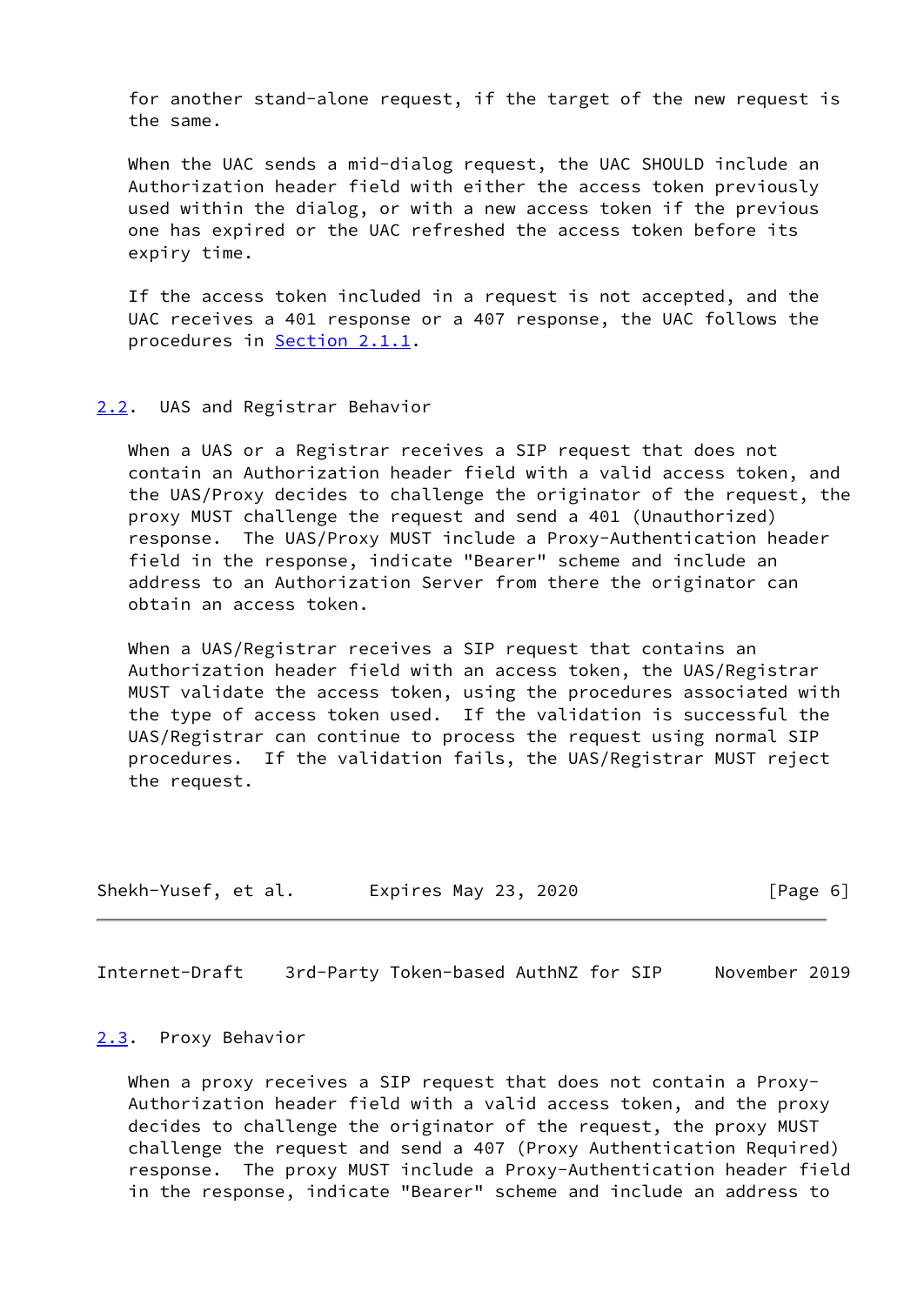an Authorization Server from there the originator can obtain an access token.

When a proxy receives a SIP request that contains an Proxy- Authorization header field with an access token, and the proxy has previously challenged the originator of the request, the proxy MUST validate the access token, using the procedures associated with the type of access token used. If the validation is successful the proxy can continue to process the request using normal SIP procedure. If the validation fails, the UAS/Registrar MUST reject the request.

<span id="page-7-0"></span>[3](#page-7-0). WWW-Authenticate Response Header Field

 This section describes the syntax of the WWW-Authenticate Response Header Field when used with the Bearer scheme to challenge the UA for credentials.

challenge =/ ("Bearer" LWS bearer-cln  $*(COMMA\ bearer-cln))$  bearer-cln = realm / scope / authz-server / error / auth-param authz-server = "authz\_server" EQUAL authz-server-value authz-server-value = https-URI

 The authz-server parameters contains the HTTPS URI, as defined in [\[RFC7230](https://datatracker.ietf.org/doc/pdf/rfc7230)], of the authorization server.

The realm and auth-param parameters are defined in  $[REC3261]$ .

As per [\[RFC3261](https://datatracker.ietf.org/doc/pdf/rfc3261)], the realm string alone defines the protection domain. [\[RFC3261](https://datatracker.ietf.org/doc/pdf/rfc3261)] states that the realm string must be globally unique and recommends that the realm string contains a hostname or domain name. It also states that the realm string should be human readable identifier that can be rendered to the user.

The scope and error parameters are defined in [[RFC6749](https://datatracker.ietf.org/doc/pdf/rfc6749)].

 The scope parameter could be used by the registrar/proxy to indicate to the UAC the minimum scope that must be associated with the access

| Shekh-Yusef, et al. | Expires May 23, 2020 | [Page 7] |
|---------------------|----------------------|----------|
|---------------------|----------------------|----------|

<span id="page-7-1"></span>Internet-Draft 3rd-Party Token-based AuthNZ for SIP November 2019

token to be able to get service. As defined in [\[RFC6749](https://datatracker.ietf.org/doc/pdf/rfc6749)], the value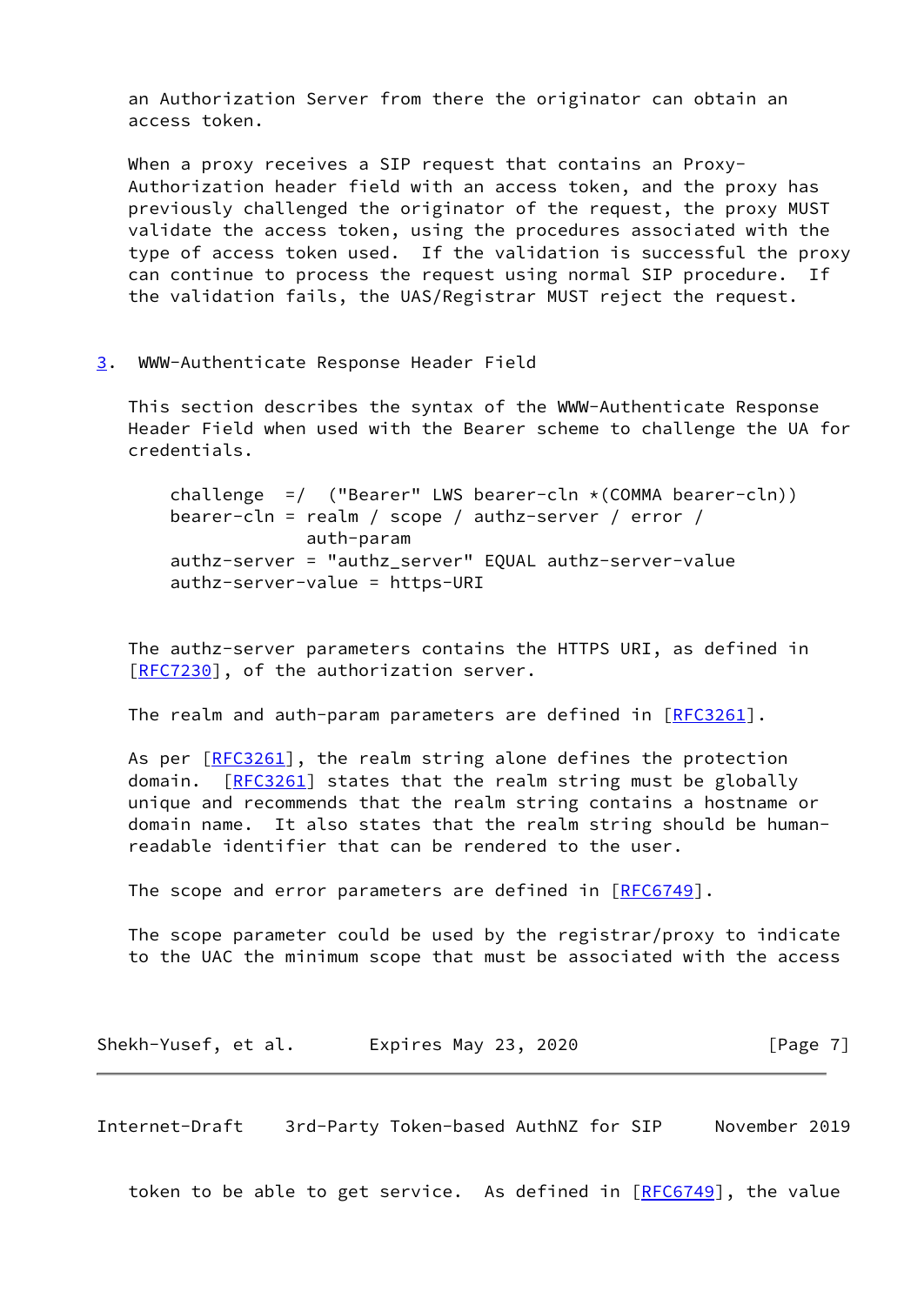of the scope parameter is expressed as a list of space-delimited, case-sensitive strings. The strings are defined by the authorization server. The values of the scope parameter is out of scope for this document.

 The error parameter could be used by the registrar/proxy to indicate to the UAC the reason for the error, with possible values of "invalid\_token" or "invalid\_scope".

### <span id="page-8-0"></span>[4](#page-8-0). 'sip.oauth2' Media Feature Tag

 The sip.oauth2 media feature tag, when inserted in the Contact header field of a SIP REGISTER request, conveys that the SIP UA associated with the tag supports a token based authentication mechanism, where the user authentication and SIP registration authorization is performed by a third party. The media feature tag has no values.

token-mt = "+sip.oauth2"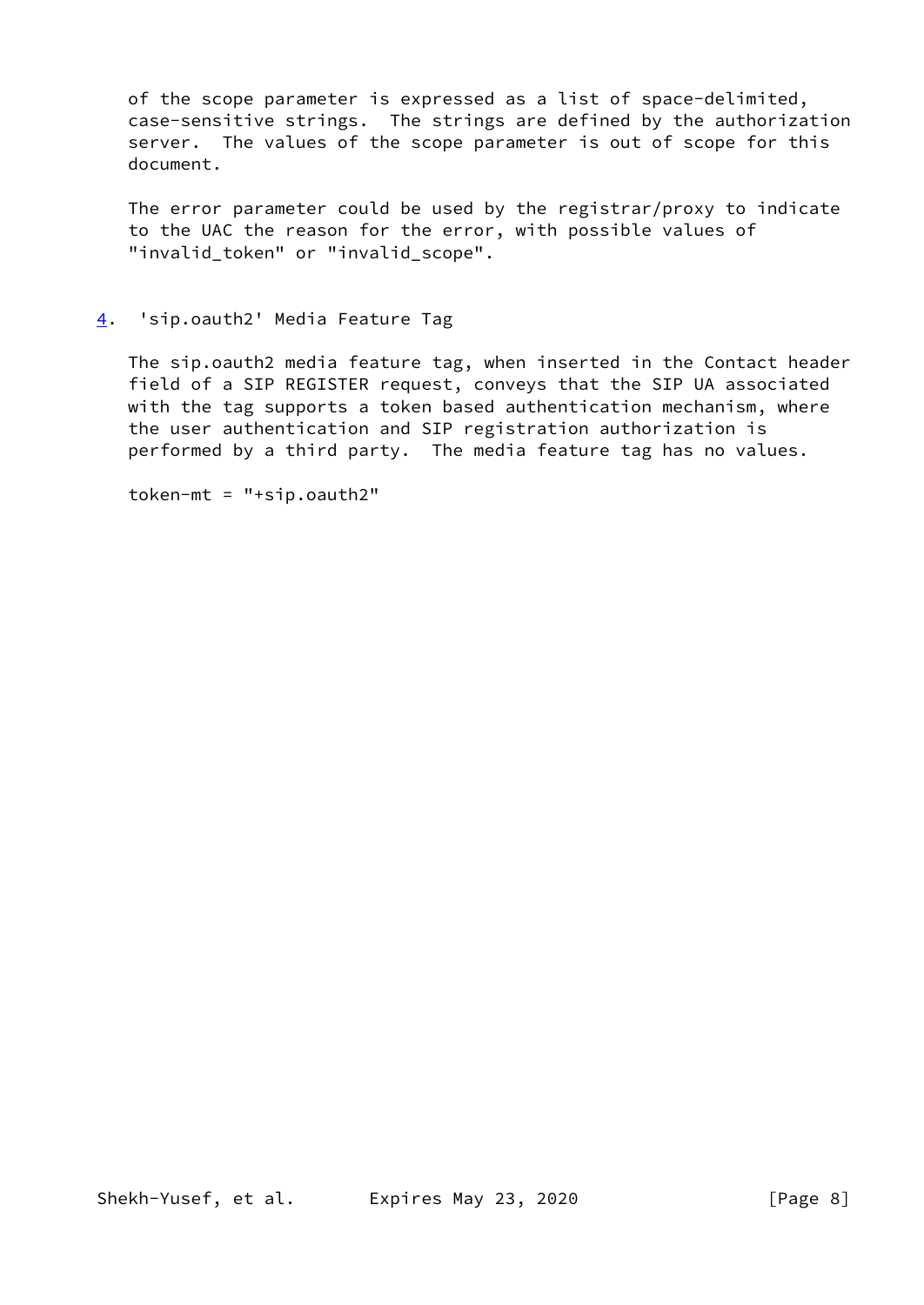<span id="page-9-1"></span>Internet-Draft 3rd-Party Token-based AuthNZ for SIP November 2019

- <span id="page-9-0"></span>[5](#page-9-0). Example Flows
- <span id="page-9-2"></span>[5.1](#page-9-2). Registration

 The figure belows show an example of a SIP registration, where the UA is informed about the Authorization Server (AS) from where to obtain an access token by the registratar in a 401 response to the REGISTER request.

| UA | Registrar                                                                                  |                                                                          | <b>AS</b> |
|----|--------------------------------------------------------------------------------------------|--------------------------------------------------------------------------|-----------|
|    | [1] REGISTER                                                                               |                                                                          |           |
|    | [2] 401 Unauthorized                                                                       | WWW-Authenticate: Bearer "authz_server"=" <authz_server>"</authz_server> |           |
|    | [3] The UA interacts with the AS and obtains tokens, using<br>some out of scope mechanism. |                                                                          |           |
|    | [4] REGISTER<br>Authorization: Bearer <access_token></access_token>                        |                                                                          |           |
|    |                                                                                            | [5] HTTP POST /introspect<br>{access_token}                              |           |
|    |                                                                                            | [6] 200 OK {metadata}                                                    |           |
|    | $[7]$ 200 OK                                                                               |                                                                          |           |

 In step [1], the UA starts the registration process by sending a SIP REGISTER request to the registrar without any credentials. The REGISTER request includes an indication that the UA supports token based autentication, using a sip.oauth2 media feature tag.

 In step [2], the registrar challenges the UA, by sending a SIP 401 (Unauthorized) response to the REGISTER request. In the response the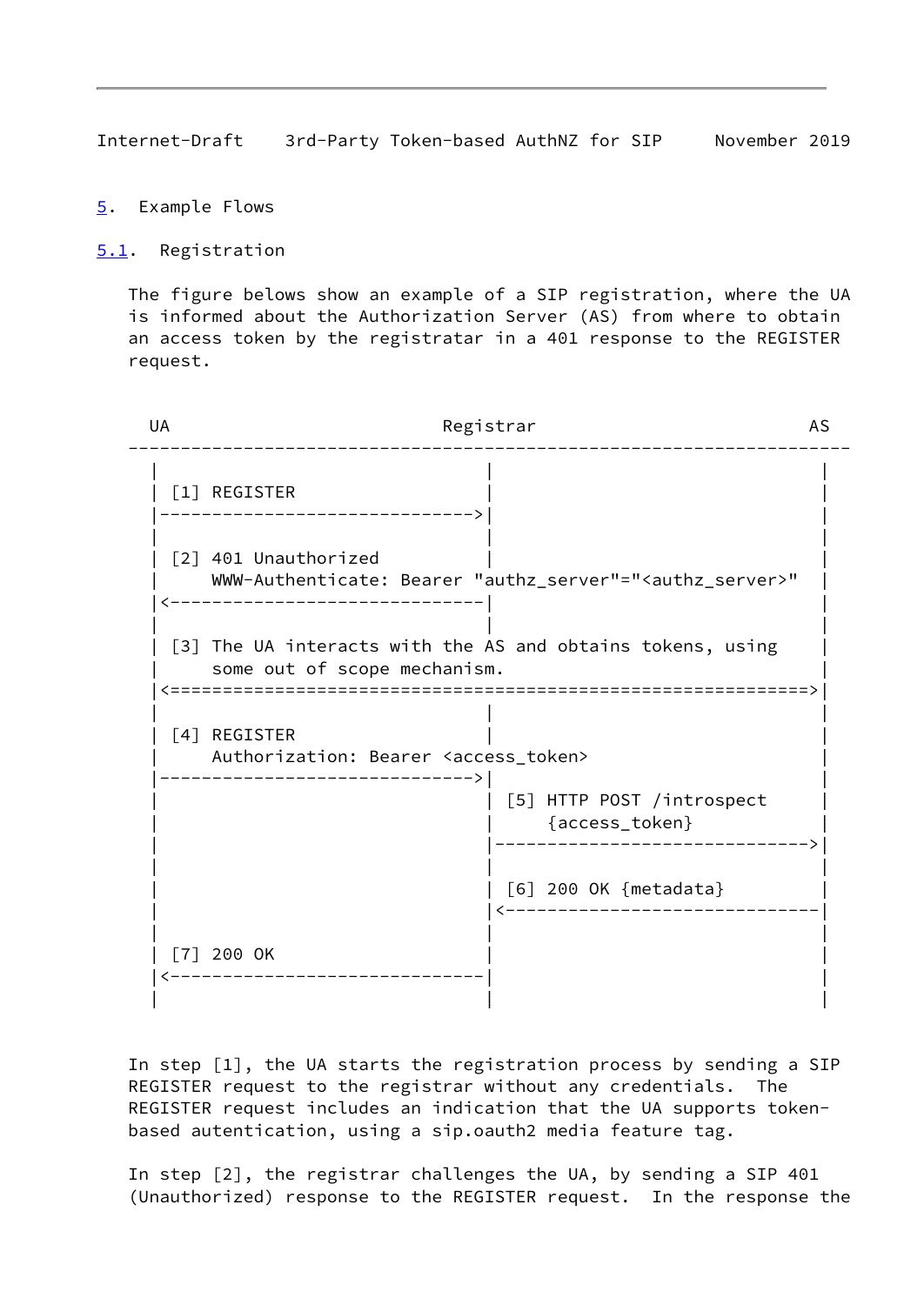registrar includes information about the AS to contact in order to obtain a token.

Shekh-Yusef, et al. Expires May 23, 2020 [Page 9]

<span id="page-10-1"></span>Internet-Draft 3rd-Party Token-based AuthNZ for SIP November 2019

 In step [3], the UA interacts with the AS, potentially using the OAuth Native App mechanism defined in [[RFC8252](https://datatracker.ietf.org/doc/pdf/rfc8252)], authenticates the user and obtains the tokens needed to access the SIP service.

 In step [4], the UA retries the registration process by sending a new SIP REGISTER request that includes the access token that the UA obtrained previously.

 The registrar validates the access token. If the access token is a reference token, the registrar MAY perform an introspection, as in steps [5] and [6], in order to obtain more information about the access token and its scope, as per  $[REC7662]$ . Otherwise, after the registrar validates the token to make sure it was signed by a trusted entity, it inspects its claims and act upon it.

 In step [7], once the registrar has succesfully verified and accepted the access token, it sends a 200 (OK) response to the REGISTER request.

### <span id="page-10-0"></span>[5.2](#page-10-0). Registration with Pre-Configured AS

 The figure belows show an example of a SIP registration, where the UA has pre-configured information about the Authorization Server (AS) from where to obtain the access token.

| UA | Registrar<br>AS                                            |
|----|------------------------------------------------------------|
|    | [1] The UA interacts with the AS and obtains tokens, using |
|    | some out of scope mechanism.                               |
|    |                                                            |
|    | [2] REGISTER                                               |
|    | Authorization: Bearer <access_token></access_token>        |
|    |                                                            |
|    | [3] HTTP POST /introspect                                  |
|    | {access_token}                                             |
|    |                                                            |
|    |                                                            |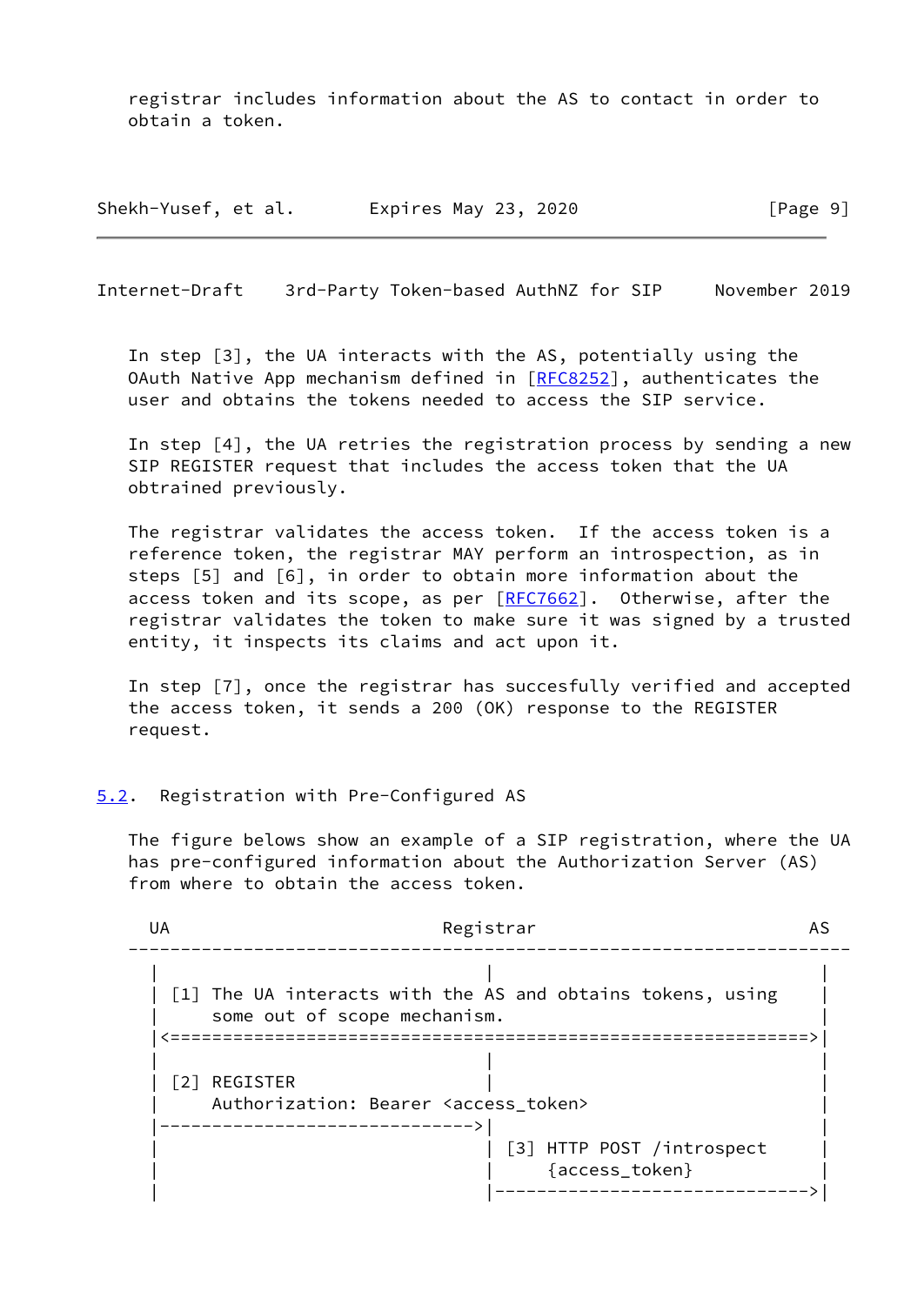

Shekh-Yusef, et al. Expires May 23, 2020 [Page 10]

<span id="page-11-1"></span>Internet-Draft 3rd-Party Token-based AuthNZ for SIP November 2019

 In step [1], the UA interacts with the AS, potentially using the OAuth Native App mechanism defined in [[RFC8252](https://datatracker.ietf.org/doc/pdf/rfc8252)], authenticates the user and obtains the tokens needed to access the SIP service.

 In step [2], the UA retries the registration process by sending a new SIP REGISTER request that includes the access token that the UA obtrained previously.

 The registrar validates the access token. If the access token is a reference token, the registrar MAY perform an introspection, as in steps [3] and [4], in order to obtain more information about the access token and its scope, as per [[RFC7662\]](https://datatracker.ietf.org/doc/pdf/rfc7662). Otherwise, after the registrar validates the token to make sure it was signed by a trusted entity, it inspects its claims and act upon it.

 In step [5], once the registrar has succesfully verified and accepted the access token, it sends a 200 (OK) response to the REGISTER request.

### <span id="page-11-0"></span>[6](#page-11-0). Security Considerations

The security considerations for OAuth are defined in [\[RFC6749](https://datatracker.ietf.org/doc/pdf/rfc6749)]. The security considerations for bearer tokens are defined in [\[RFC6750](https://datatracker.ietf.org/doc/pdf/rfc6750)]. The security considerations for JSON Web Tokens (JWT) are defined in [\[RFC7519](https://datatracker.ietf.org/doc/pdf/rfc7519)]. These security considerations also apply to SIP usage of access token as defined in this document.

 [RFC6749] mandates that Access Tokens are protected with TLS. However, TLS only guarantees hop-to-hop protection when used to protect SIP signaling. Therefore the Access Token MUST be protected in a way so that only authorized SIP endpoints will have access to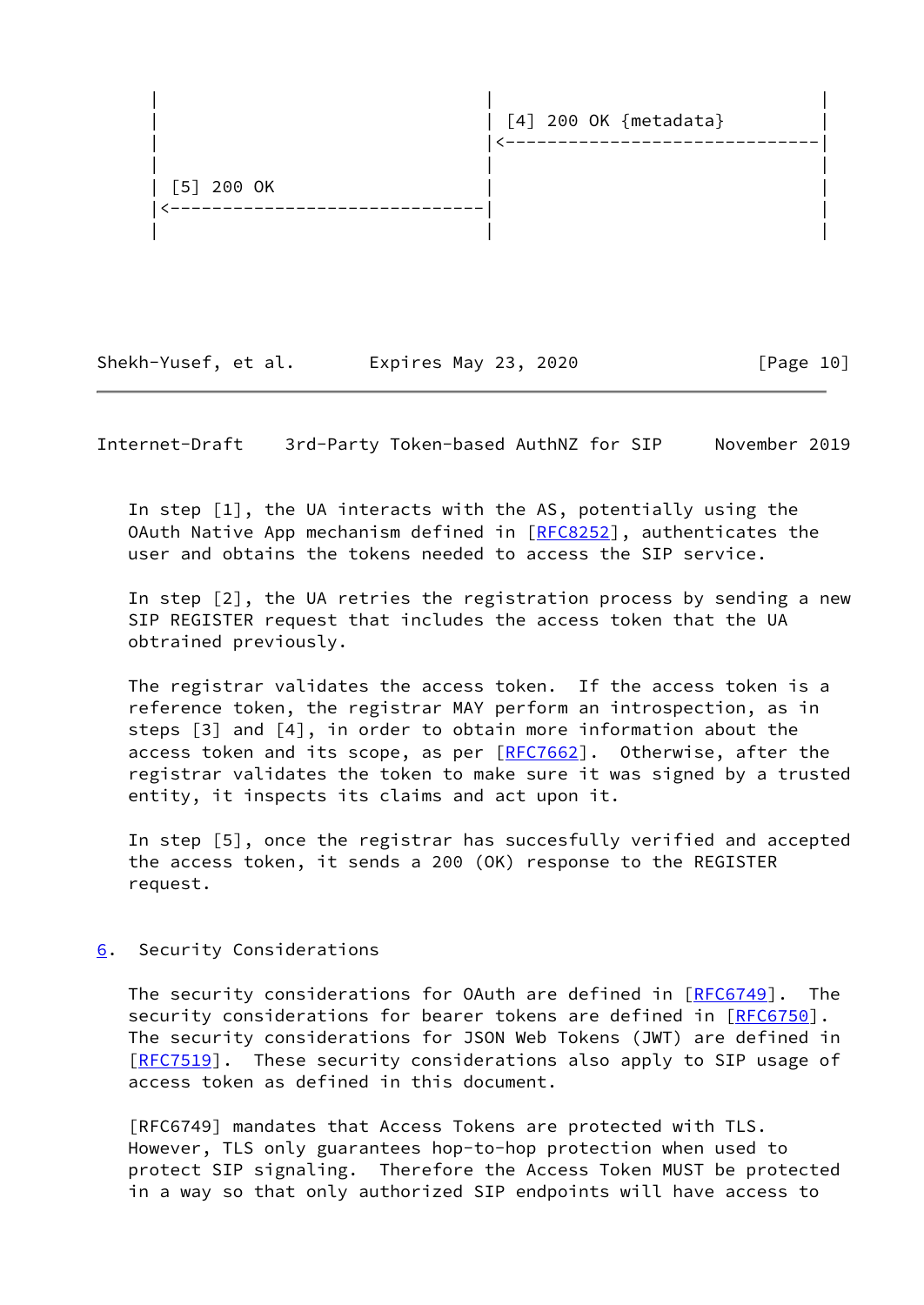it. Endpoints that support this specifications MUST support encrypted JSON Web Tokens (JWT) [\[RFC7519](https://datatracker.ietf.org/doc/pdf/rfc7519)] for encoding and protecting Access Token when included in SIP requests, unless some other mechanism is used to guarantee that only authorized SIP endpoints have access to the Access Token.

Shekh-Yusef, et al. Expires May 23, 2020 [Page 11]

<span id="page-12-1"></span>Internet-Draft 3rd-Party Token-based AuthNZ for SIP November 2019

<span id="page-12-0"></span>[7](#page-12-0). IANA Considerations

<span id="page-12-2"></span>[7.1](#page-12-2). SIP Media Feaure Tag

<span id="page-12-3"></span>[7.1.1](#page-12-3). sip.oauth2

 This section defines a new media feature tag that extends the "SIP Media Feature Tag Registration Tree" subregistry [\[RFC3840](https://datatracker.ietf.org/doc/pdf/rfc3840)] under the "Media Feature Tags" registry ([https://www.iana.org/assignments/](https://www.iana.org/assignments/media-feature-tags) [media-feature-tags](https://www.iana.org/assignments/media-feature-tags)).

Media feature tag name: sip.oauth2

 Summary of the media feature indicated by this feature tag: This media feature tag, when inserted in the Contact header field of a SIP REGISTER request, conveys that the SIP UA associated with the tag supports a token based authentication mechanism, where the user authentication and SIP registration authorization is performed by a third party.

Values appropriate for use with this feature tag: none

Related standards or documents: RFC XXXX

Security considerations: This media feature tag does not introduce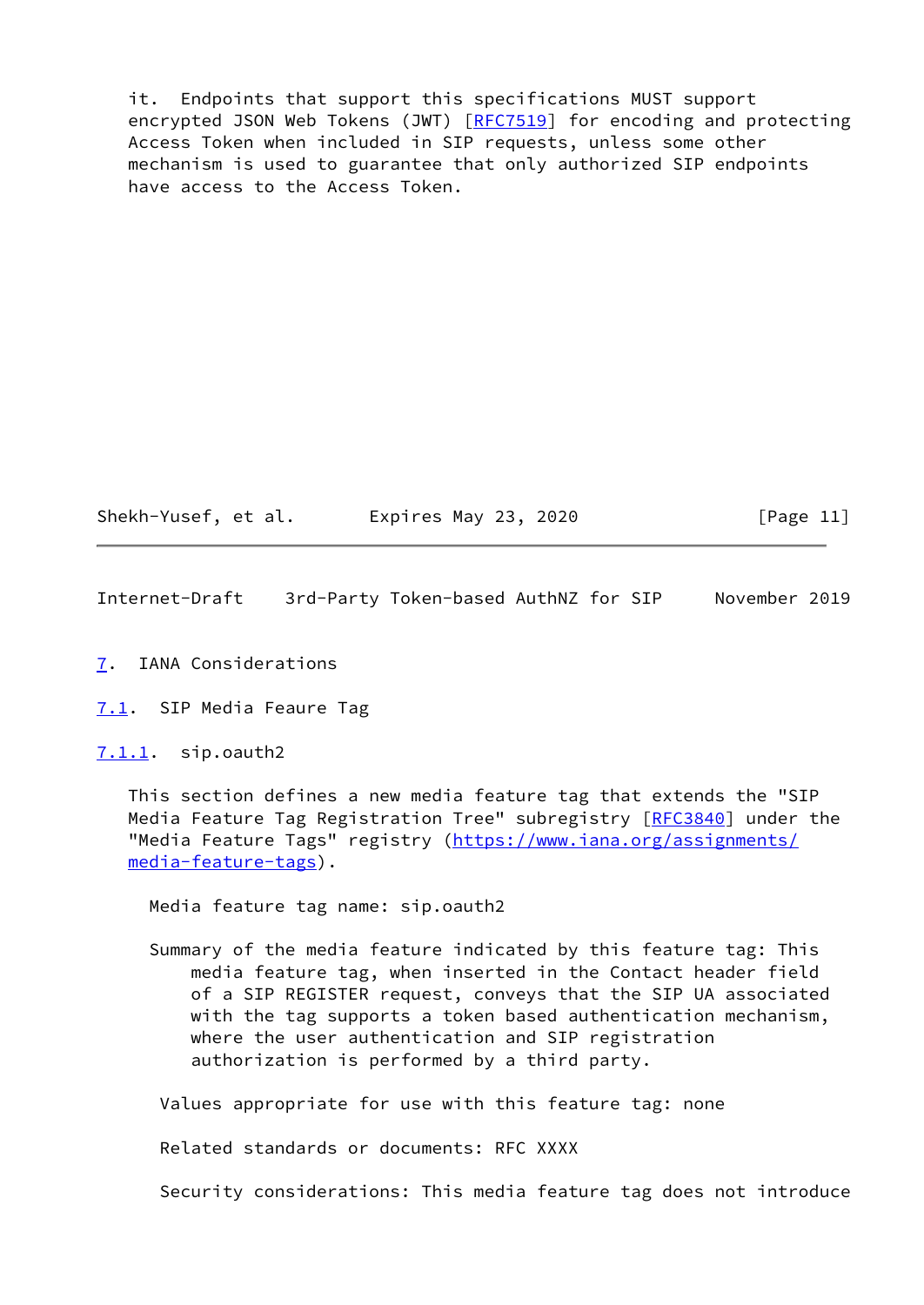new security considerations, as it simply indicates support for a basic SIP feature. However, if an attacker manages to remove the media feature tag from a SIP REGISTER request, the SIP UA that inserted it might not be able to authenticate itself with the SIP registrar to which the SIP request is addressed, as the SIP registrar might not be aware that the SIP UA supports the feature associated with the media feature tag.

Contact: IESG (iesg@ietf.org)

<span id="page-13-0"></span>[8](#page-13-0). Acknowledgments

 The authors would also like to thank the following for their review and feedback on this document:

Paul Kyzivat, Olle Johansson, Roman Shpount, and Dale Worley.

 The authors would also like to thank the following for their review and feedback of the original document that was replaced with this document:

| Shekh-Yusef, et al. | Expires May 23, 2020 | [Page 12] |
|---------------------|----------------------|-----------|
|---------------------|----------------------|-----------|

<span id="page-13-2"></span>Internet-Draft 3rd-Party Token-based AuthNZ for SIP November 2019

 Andrew Allen, Martin Dolly, Keith Drage, Paul Kyzivat, Jon Peterson, Michael Procter, Roy Radhika, Matt Ryan, Ivo Sedlacek, Roman Shpount, Robert Sparks, Asveren Tolga, and Dale Worley.

## <span id="page-13-1"></span>[9](#page-13-1). Normative References

- <span id="page-13-3"></span> [OPENID] Sakimura, N., Bradley, J., Jones, M., de Medeiros, B., and C. Mortimore, "OpenID Connect Core 1.0", February 2014.
- [RFC2119] Bradner, S., "Key words for use in RFCs to Indicate Requirement Levels", [BCP 14](https://datatracker.ietf.org/doc/pdf/bcp14), [RFC 2119](https://datatracker.ietf.org/doc/pdf/rfc2119), DOI 10.17487/RFC2119, March 1997, [<https://www.rfc](https://www.rfc-editor.org/info/rfc2119) [editor.org/info/rfc2119](https://www.rfc-editor.org/info/rfc2119)>.
- [RFC3261] Rosenberg, J., Schulzrinne, H., Camarillo, G., Johnston, A., Peterson, J., Sparks, R., Handley, M., and E. Schooler, "SIP: Session Initiation Protocol", [RFC 3261](https://datatracker.ietf.org/doc/pdf/rfc3261),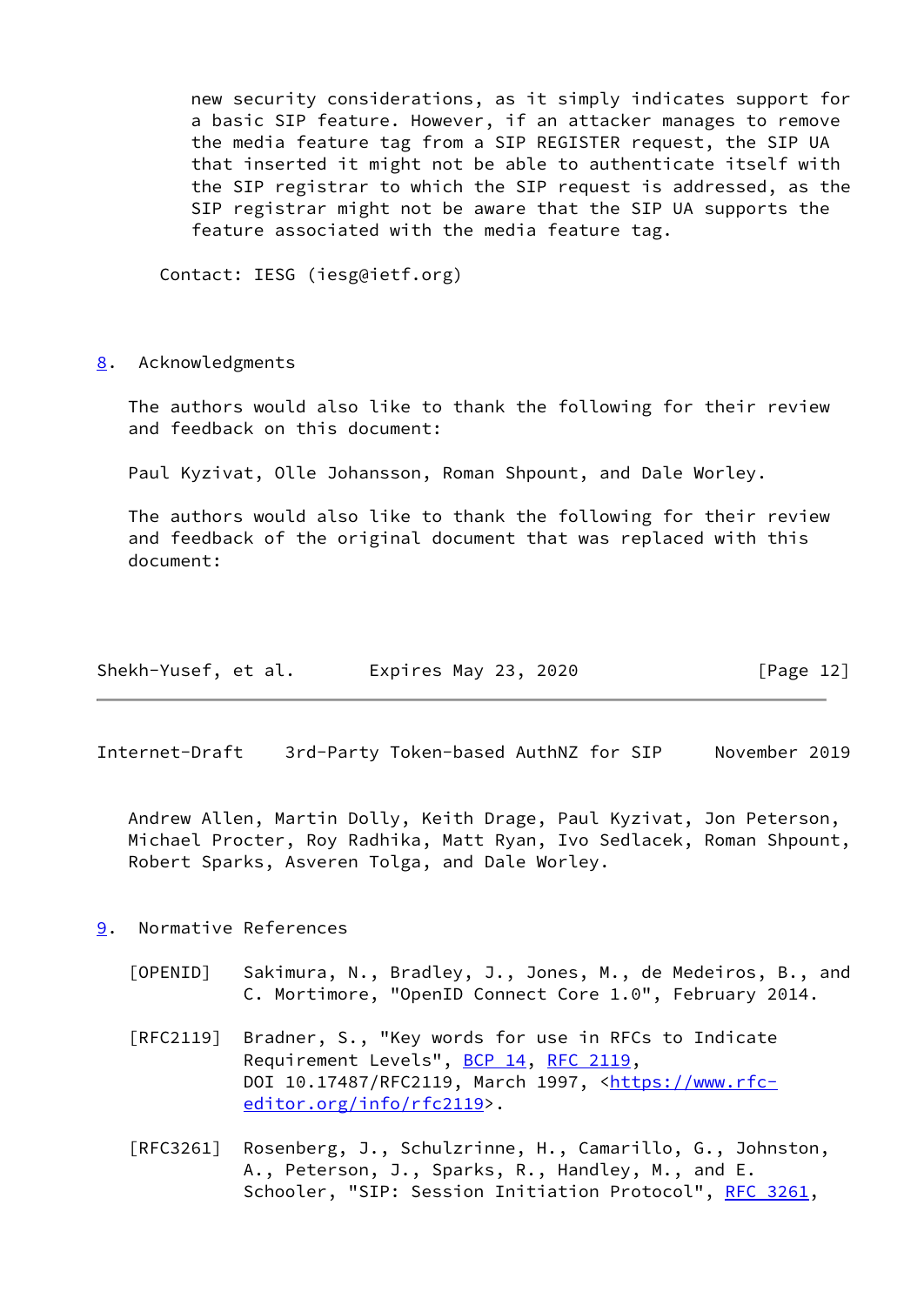DOI 10.17487/RFC3261, June 2002, [<https://www.rfc](https://www.rfc-editor.org/info/rfc3261) [editor.org/info/rfc3261](https://www.rfc-editor.org/info/rfc3261)>.

- [RFC3840] Rosenberg, J., Schulzrinne, H., and P. Kyzivat, "Indicating User Agent Capabilities in the Session Initiation Protocol (SIP)", [RFC 3840,](https://datatracker.ietf.org/doc/pdf/rfc3840) DOI 10.17487/RFC3840, August 2004, <[https://www.rfc](https://www.rfc-editor.org/info/rfc3840) [editor.org/info/rfc3840](https://www.rfc-editor.org/info/rfc3840)>.
- [RFC6749] Hardt, D., Ed., "The OAuth 2.0 Authorization Framework", [RFC 6749,](https://datatracker.ietf.org/doc/pdf/rfc6749) DOI 10.17487/RFC6749, October 2012, <[https://www.rfc-editor.org/info/rfc6749>](https://www.rfc-editor.org/info/rfc6749).
- [RFC6750] Jones, M. and D. Hardt, "The OAuth 2.0 Authorization Framework: Bearer Token Usage", [RFC 6750,](https://datatracker.ietf.org/doc/pdf/rfc6750) DOI 10.17487/RFC6750, October 2012, [<https://www.rfc](https://www.rfc-editor.org/info/rfc6750) [editor.org/info/rfc6750](https://www.rfc-editor.org/info/rfc6750)>.
- [RFC7230] Fielding, R., Ed. and J. Reschke, Ed., "Hypertext Transfer Protocol (HTTP/1.1): Message Syntax and Routing", [RFC 7230,](https://datatracker.ietf.org/doc/pdf/rfc7230) DOI 10.17487/RFC7230, June 2014, <[https://www.rfc-editor.org/info/rfc7230>](https://www.rfc-editor.org/info/rfc7230).
- [RFC7519] Jones, M., Bradley, J., and N. Sakimura, "JSON Web Token (JWT)", [RFC 7519,](https://datatracker.ietf.org/doc/pdf/rfc7519) DOI 10.17487/RFC7519, May 2015, <[https://www.rfc-editor.org/info/rfc7519>](https://www.rfc-editor.org/info/rfc7519).
- [RFC7662] Richer, J., Ed., "OAuth 2.0 Token Introspection", [RFC 7662,](https://datatracker.ietf.org/doc/pdf/rfc7662) DOI 10.17487/RFC7662, October 2015, <[https://www.rfc-editor.org/info/rfc7662>](https://www.rfc-editor.org/info/rfc7662).

Shekh-Yusef, et al. Expires May 23, 2020 [Page 13]

<span id="page-14-0"></span>Internet-Draft 3rd-Party Token-based AuthNZ for SIP November 2019

 [RFC8252] Denniss, W. and J. Bradley, "OAuth 2.0 for Native Apps", [BCP 212](https://datatracker.ietf.org/doc/pdf/bcp212), [RFC 8252,](https://datatracker.ietf.org/doc/pdf/rfc8252) DOI 10.17487/RFC8252, October 2017, <[https://www.rfc-editor.org/info/rfc8252>](https://www.rfc-editor.org/info/rfc8252).

Authors' Addresses

 Rifaat Shekh-Yusef Avaya 425 Legget Drive Ottawa, Ontario Canada